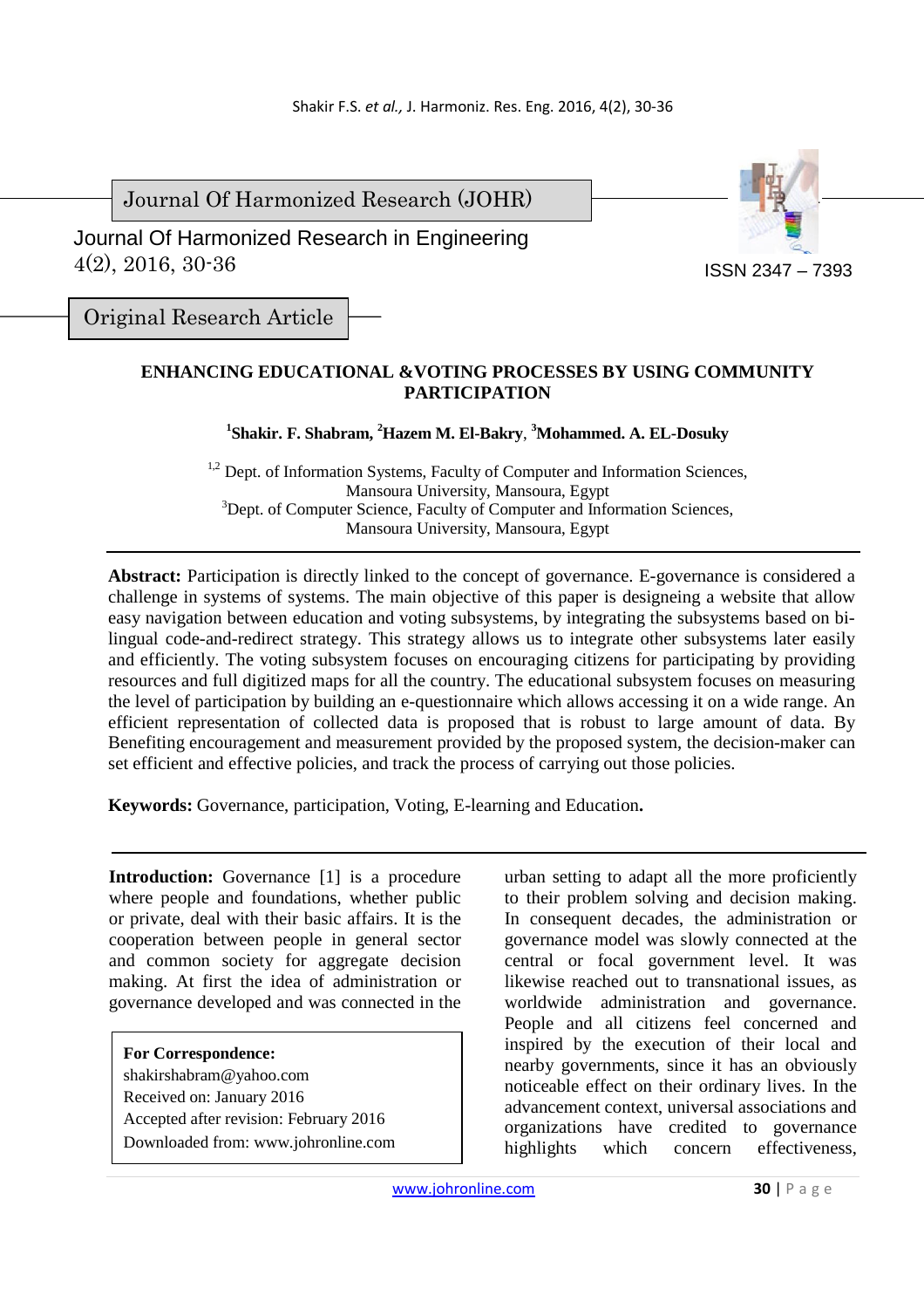efficiency and democracy.To achieve a better governance there are 8 characteristics must be supported. these characteristics includes participatory, agreement arranged, responsible, straightforward, responsive, successful and productive, fair and comprehensive and takes after the tenet of law. Participation [2] [3] in which men and ladies is a key foundation of good administration and governance. Cooperation or participation may be either immediate or through honest to goodness middle of the road institutions or agents. It is vital to bring up that delegate vote (democracy) based system does not as a matter of course imply that the worries of the most powerless in the public eye would be thought about in choice making. Participation should be educated and sorted out. This implies opportunity of affiliation and expression from one perspective and a sorted out common society then again. The development of the new data and correspondence technologies and innovations (ICTs) includes all qualities and attributes of giving increased the value of the procedures that portray great administration and governance. This 'e-administration' or 'e-governance' is people in general segment's utilization of the most inventive data and correspondence advances from communication technologies, similar to the Internet, to convey to all citizens enhanced services, solid data and more noteworthy learning keeping in mind the end goal to encourage access to the representing handle and support more profound resident investment. It is an unequivocal responsibility by leaders or decision makers to fortifying the association between the citizen privacy and the general publicity.

Education [4][5]is one of the most important factors in achieving the development goals of the country. It is the key to the national development. In Egypt Education has seen massive growth in recent years. Governments around the world are increasingly considering the replacement of traditional paper-based voting schemes with electronic voting systems.

A particular form of such e-voting systems are those which allow voters to cast their ballots over the internet, so-called remote e-voting (or i-voting) systems. Democracy is one of the most important issues in our world. Democracy can be achieved through multiple method. One of the most important methods for democracy is participation. In this paper, a descriptive study for managing participation is proposed. Such framework has tested through two case studies. These studies are built using statistics concepts to evaluate the participation factors efficiency.

**Related Work:** E-government activities are frequently unsuccessful in developing countries because of the non-implementation of technical system; removal of technology after implementation, major goals relating to cost, implementation timeframes, and capability are not achieved and undesired results [6]. While some studies focus on the success and failure rates of e-government [7].several recent studies on citizen participation and local governance have been reviewed. In [39] A descriptive study focussing on the legal frameworks and forms through which citizen participation has been institutionalised from the official perspective in Latin American countries. In [8] A descriptive study reviewing the legal bases and forms of participation in local governments in six Latin American countries (Brazil, Colombia, Venezuela, Chile, Ecuador and Peru). In [9] A research project describing volunteer contributions and examples of social integration at the local level with socially marginalised and excluded people living in slums and squatters' settlements of 16 cities in Africa, Asia and Latin America. In [10] An assessment of Democratic Local Governance based on studies conducted in two Asian countries (Philippines and the Indian State of Kerala); two in Latin America (Bolivia and Honduras); one in Europe (Ukraine) and one in Africa (Mali). In [11] Field studies on democracy and decentralisation in Ghana, Cote d'Ivoire, Bangladesh and Karankata State in India. In [12] A review of the practice of decentralisation in Africa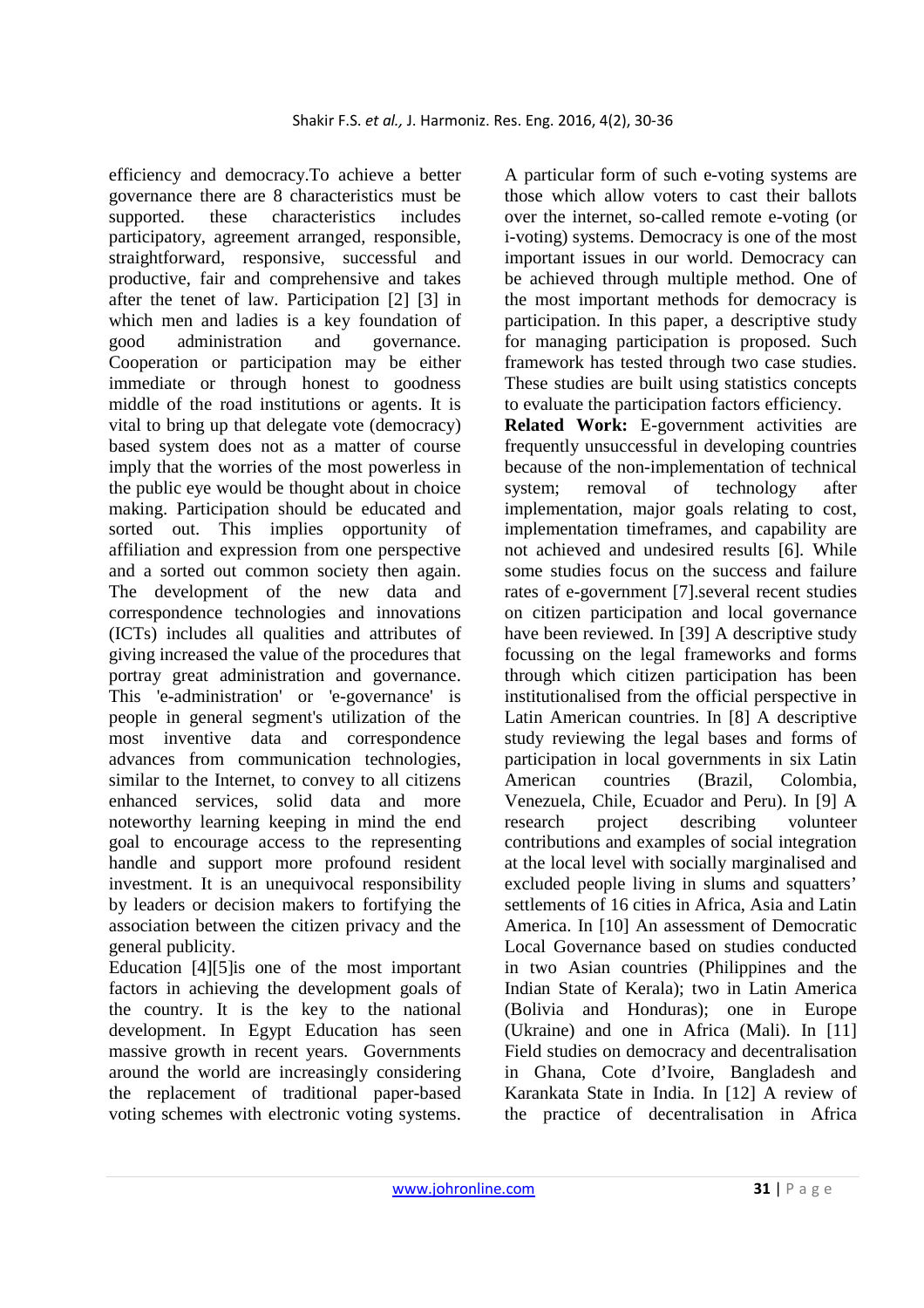focusing in the experiences of three African countries: Tanzania, Zimbabwe and Nigeria. In [13] A comprehensive study on decentralisation and democratisation in five African countries (Kenya, Nigeria, Zimbawbe, Tanzania and Uganda).

Model Discussion: The proposed system composed of many stages as shown in figure 1.



Fig 1 .The proposed system stages.

**Questionnaire standard input data:**  Education and how to achieve governance in it using participation are presented. The problems and solutions that face this approach in Egypt suggested 60 standards in the questionnaire of Education and made it available over a questionnaire in a proposed website. These 60 standards have been selected carefully using previous studies and experts.

## **Data Collection:**

We have collected data from the people who filled the questionnaire available on the Education website. We have collected 148 data inputs. In our whole proposed system, we developed a method for collecting data in our two case studies; Education and Voting making questionnaire for them available in the Arabic and English languages. Fig. 2 shows that where A denotes Arabic language and E denoted English language. Also in the whole proposed system we take care of the security in the collection of our data. The proposed system

is built using PHP programming language, so we developed a hidden PHP page called Q that provide the security of our system and guarantees that the same person doesn't fill the questionnaire more than once. Figure 3 shows a logical description of that page; where 216 is the identifier of the Education Questionnaire in the PHP and 218 is the identifier of the Voting Questionnaire in the code, and A denotes Arabic language and E denotes English language



system



#### Fig 3. Q page

There are many methods to collect data but we want to code the collection of data in a way that provide us with a guarantee that we can collect large amount of data without failure even in limited resources version. Table 1 shows the variant methods for coding the collection of data in the questionnaire alongside with their features. We used the third method in our proposed system as it's robust to large amount of data and cost effective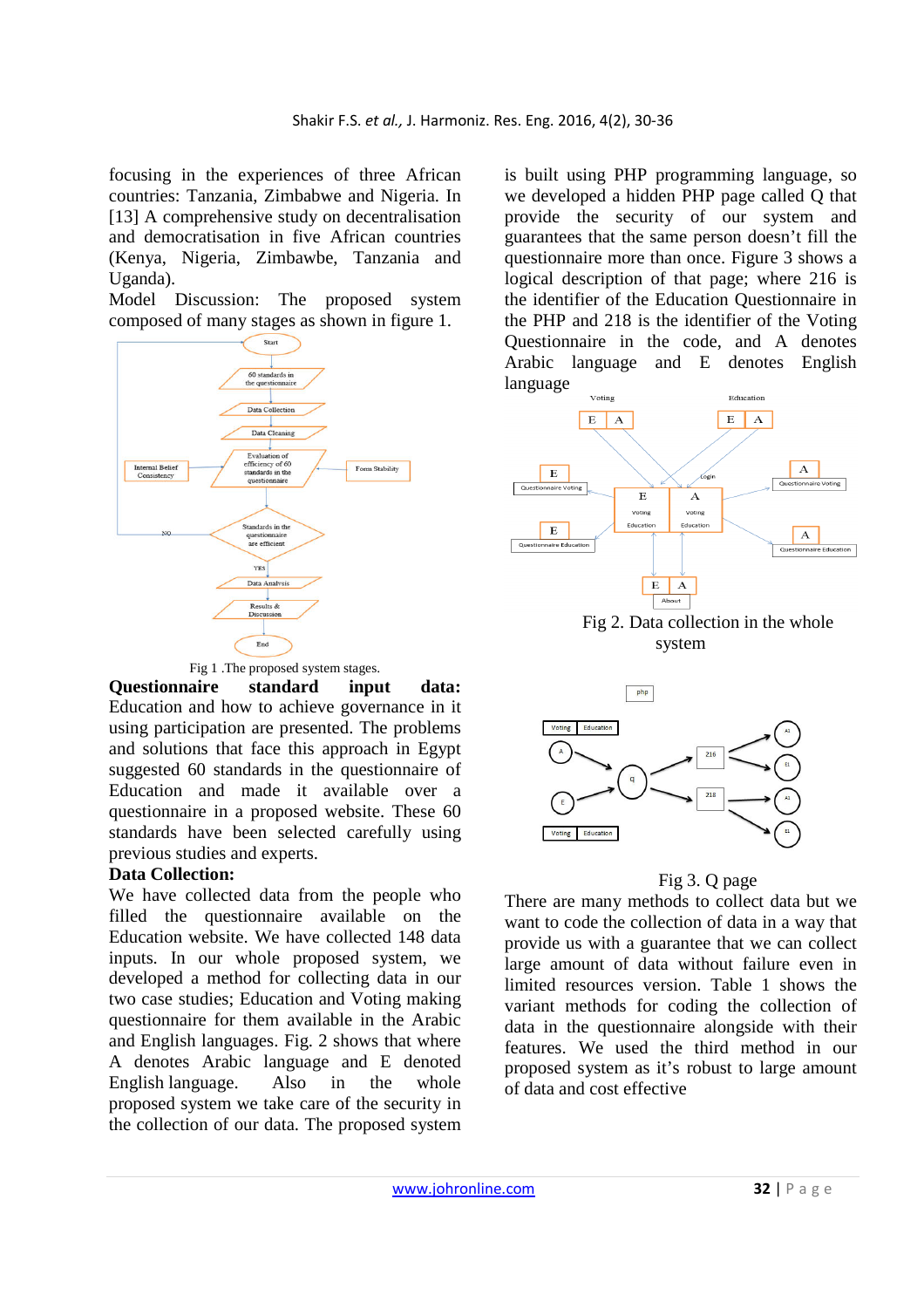| First                                                   | Second                                                     | Third<br>$Sq1=3$<br>$sq2=2$<br>$Sq3=3$                                      |  |  |  |
|---------------------------------------------------------|------------------------------------------------------------|-----------------------------------------------------------------------------|--|--|--|
| $1 = a$<br>$2 = b$<br>$3 = a$                           | $Q1 = a$<br>$Q2 = b$<br>$O3=a$                             |                                                                             |  |  |  |
| 6                                                       |                                                            |                                                                             |  |  |  |
|                                                         |                                                            |                                                                             |  |  |  |
|                                                         |                                                            |                                                                             |  |  |  |
| $15=c$                                                  | $Q15=c$                                                    | $Sq15=1$                                                                    |  |  |  |
|                                                         |                                                            |                                                                             |  |  |  |
|                                                         |                                                            |                                                                             |  |  |  |
|                                                         |                                                            |                                                                             |  |  |  |
|                                                         |                                                            |                                                                             |  |  |  |
| $60 = b$                                                | $Q60 = b$                                                  | $s_q60 = s$                                                                 |  |  |  |
| Store n line even if<br>user doesn't choose any<br>item | Save storage (store<br>only n line if user is<br>selected) | The third representation<br>of result file doesn't<br>store data, it rather |  |  |  |
|                                                         |                                                            | solves.<br>Save storage (store<br>only n line if user is<br>selected)       |  |  |  |
| Easy to read                                            | Hard to read                                               | Easy to read                                                                |  |  |  |

Table 1: Varian representations of result file in data collection

**Data cleaning:** A manual way for data cleaning done by removing data inputs that's have one of the following features:

- 1. The data filled have missing values
- 2. The data is inconsistent or bad. E.g. when all values of all questions are the same.

After applying data cleaning, 120 data inputs resulted.

**Evaluation of the Standards:** To evaluate the standards, we need to make to important statistical studies on it; Internal Belief Consistency and Form Stability.

**Internal Belief Consistency:** In order to know the internal belief consistency; we need to find the correlation (r) that's given by equation (1) for every standard in the education questionnaire.

$$
r = \frac{\sum XY - \frac{(\sum X)(\sum Y)}{n}}{\sqrt{\sum X^2 - \frac{(\sum X)^2}{n} (\sum Y^2 - \frac{(\sum Y)^2}{n})}}
$$
(1)

Where X is the total degree of the standard in the sample data input, Y is the total degree of the standard in the whole data inputs and n is the number of data inputs of the sample.

Our sample has 20 data inputs and so we calculate the correlation.

The value of tabular correlation (r) at a level of evidence  $0.05=0.54$ .

And we find that all correlation values are between 0.55 and 0.93 that's higher than 0.54. So there's internal Belief consistency.

#### *Form Stability*

In order to ensure of the form stability, we need to calculate the reliability factor using the method of Spilt-Half Reliability where we would split our standards to even standards and odd standards due to their numbering. Equation 2 shows the Reliability. The use of Spilt-Half Reliability would lead us to calculate the mean (3) and standard deviation (4) for each half.

$$
Reliability = \frac{2(r)}{1+r}
$$
 (2)

Where r is the correlation.

$$
\bar{x} = \frac{\sum_{i} x_i}{n} \tag{3}
$$

Where  $\bar{x}$  is the mean and n is the number of data inputs of the sample and x is the degree of each data input.

$$
s = \sqrt{\frac{\sum (x - \bar{x})^2}{n - 1}} \tag{4}
$$

Where s is the standard deviation and  $\bar{x}$  is the mean and n is the number of data inputs of the sample and x is the degree of each data input.

#### **Table 2: Split-Half Reliability**

| Reliabil | Even             |      | Odd              |      | Axis            |  |
|----------|------------------|------|------------------|------|-----------------|--|
| ity      | <b>Standards</b> |      | <b>Standards</b> |      |                 |  |
|          | x                |      | x                |      |                 |  |
| $0.97*$  | 84.8             | 17.1 | 70.5             | 14.1 | Participati     |  |
|          |                  |      |                  |      | on <sub>1</sub> |  |
|          |                  |      |                  |      | Education       |  |

The value of tabular correlation (r) at a level of evidence 0.05= 0.54. From the Table 4.3; we find reliability is higher than 0.54. So there's close between the two halves of the form. So the form is stable. So the 60 standards in the education questionnaire are efficient and we can now go along the following step.

**Data Analysis:** Our questionnaire has 60 standards. In order to have a stable result of our questionnaire we used a Likert Scale which is psychometric response scale primarily used in questionnaires to obtain participant's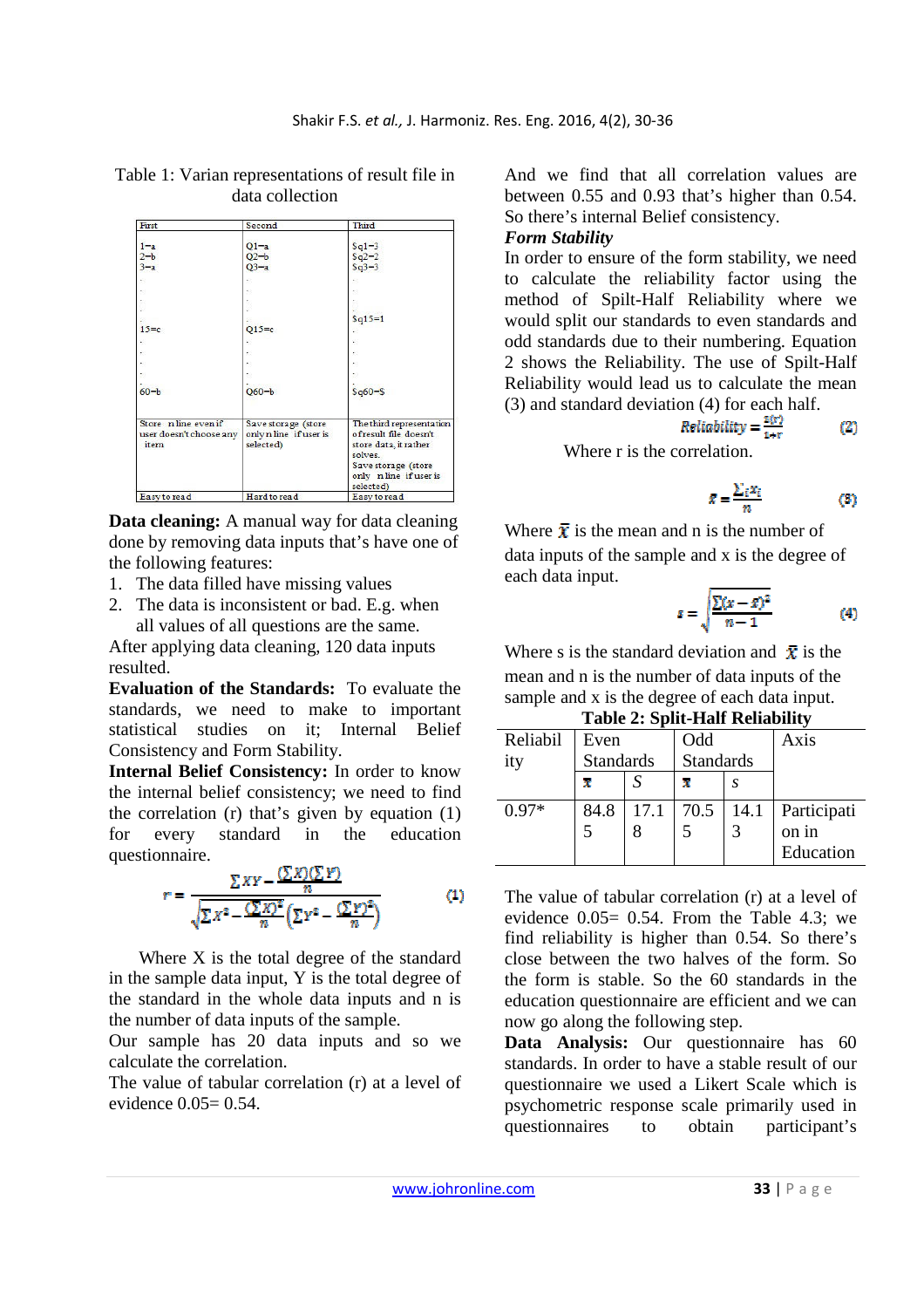preferences or degree of agreement with a statement or set of statements. Likert Scale has many variations; we used the scale that has three options and the options are Much, A little, Do not affect which measure the agreement of the participant. The data of that variation can be efficiently analyzed using Chi‐square test.

After we unload the data; we made a statistical analysis on it where we calculated the ratio of each answer at each standard then we calculated Chi-Square for each standard shown in (5) which represents the percentage of participation in education would be achieved if we made that standard. the Chi-Square alongside with the ranking of standards based on the Chi-Square is calculated.

$$
X^2 = \sum \frac{(o - e)^2}{e} \tag{5}
$$

Where  $x^2$  is the Chi-Square and o denotes the observed value and e denotes the expected value. Table 3 shows the Chi-Square alongside with the ranking of standards based on the Chi-Square.

**Table 3: Chi-Square of Participation in Education**

| Axis             | Much |    | A little |    | Do not<br>affect |              | $\chi^2$ | Rank           |
|------------------|------|----|----------|----|------------------|--------------|----------|----------------|
| standards        | R    | γ. | R        | %  | R                | %            |          |                |
| 1.               | 30   | 25 | 66       | 55 | 24               | 20           | 25.80    | 15             |
| $\overline{2}$ . | 72   | 60 | 30       | 25 | 18               | 15           | 40.20    | 9              |
| 3.               | 78   | 65 | 24       | 20 | 18               | 15           | 54.60    | $\overline{4}$ |
| 4.               | 84   | 70 | 30       | 25 | 6                | 5            | 79.80    | $\mathbf{1}$   |
| 5.               | 66   | 55 | 42       | 35 | 12               | 10           | 36.60    | 11             |
| 6.               | 72   | 60 | 36       | 30 | 12               | 10           | 45.60    | 6              |
| 7.               | 54   | 45 | 66       | 55 | $\mathbf{0}$     | $\mathbf{0}$ | 36.65    | 10             |
| 8.               | 48   | 40 | 48       | 40 | 24               | 20           | 9.60     | 20             |
| 9.               | 78   | 56 | 30       | 25 | 12               | 10           | 58.20    | 3              |
| 10.              | 54   | 45 | 54       | 45 | 12               | 10           | 29.40    | 14             |
| 11.              | 42   | 35 | 54       | 45 | 24               | 20           | 11.40    | 19             |
| 12.              | 54   | 45 | 54       | 45 | 12               | 10           | 29.40    | 14             |
| 13.              | 66   | 55 | 36       | 30 | 18               | 15           | 29.40    | 14             |
| 14.              | 42   | 35 | 60       | 50 | 18               | 15           | 22.20    | 16             |
| 15.              | 42   | 35 | 72       | 60 | 6                | 5            | 54.60    | $\overline{4}$ |
| 16.              | 36   | 30 | 66       | 55 | 18               | 15           | 29.40    | 14             |
| 17.              | 48   | 40 | 54       | 45 | 18               | 15           | 18.60    | 17             |
| 18.              | 48   | 40 | 66       | 55 | 6                | 5            | 47.40    | 5              |
| 19.              | 54   | 45 | 60       | 50 | 6                | 5            | 43.80    | $\overline{7}$ |
| 20.              | 66   | 55 | 36       | 30 | 18               | 15           | 29.40    | 14             |
| 21.              | 42   | 35 | 54       | 45 | 24               | 20           | 11.40    | 19             |
| 22.              | 66   | 55 | 42       | 35 | 12               | 10           | 36.60    | 11             |
| 23.              | 78   | 65 | 30       | 25 | 12               | 10           | 58.20    | 3              |
| 24.              | 54   | 45 | 42       | 35 | 24               | 20           | 11.40    | 19             |
| 25.              | 48   | 40 | 42       | 35 | 30               | 25           | 4.20     | 23             |
| 26.              | 48   | 40 | 48       | 40 | 24               | 20           | 9.60     | 20             |
| 27.              | 54   | 45 | 60       | 50 | 6                | 5            | 43.80    | $\tau$         |
| 28.              | 54   | 45 | 48       | 40 | 18               | 15           | 18.60    | 17             |
| 29.              | 54   | 45 | 48       | 40 | 18               | 15           | 18.60    | 17             |
| 30.              | 54   | 45 | 42       | 35 | 24               | 20           | 11.40    | 19             |

| 31. | 60 | 50    | 36 | 30    | 24           | 20           | 16.80 | 18             |
|-----|----|-------|----|-------|--------------|--------------|-------|----------------|
| 32. | 60 | 50    | 42 | 35    | 18           | 15           | 22.20 | 16             |
| 33. | 84 | 70    | 30 | 25    | 6            | 5            | 79.80 | $\mathbf{1}$   |
| 34. | 48 | 40    | 60 | 50    | 12           | 10           | 31.20 | 12             |
| 35. | 36 | 30    | 54 | 45    | 30           | 25           | 7.80  | 21             |
| 36. | 54 | 45    | 54 | 45    | 12           | 10           | 29.20 | 14             |
| 37. | 48 | 40    | 48 | 40    | 24           | 20           | 9.60  | 20             |
| 38. | 55 | 45.83 | 53 | 44.17 | 12           | 10           | 29.45 | 13             |
| 39. | 48 | 40    | 42 | 35    | 30           | 25           | 4.20  | 23             |
| 40. | 78 | 65    | 24 | 20    | 18           | 15           | 54.60 | $\overline{4}$ |
| 41. | 48 | 40    | 60 | 50    | 12           | 10           | 31.20 | 12             |
| 42. | 36 | 30    | 54 | 45    | 30           | 25           | 7.80  | 21             |
| 43. | 36 | 30    | 66 | 55    | 18           | 15           | 29.40 | 14             |
| 44. | 72 | 60    | 36 | 30    | 12           | 10           | 45.60 | 6              |
| 45. | 30 | 25    | 54 | 45    | 36           | 30           | 7.80  | 24             |
| 46. | 60 | 50    | 36 | 30    | 24           | 20           | 16.80 | 18             |
| 47. | 60 | 50    | 42 | 35    | 18           | 15           | 22.20 | 16             |
| 48. | 72 | 60    | 48 | 40    | $\mathbf{0}$ | $\mathbf{0}$ | 4.80  | 22             |
| 49. | 30 | 25    | 54 | 45    | 36           | 30           | 7.80  | 21             |
| 50. | 60 | 50    | 42 | 35    | 18           | 15           | 22.20 | 16             |
| 51. | 48 | 40    | 48 | 40    | 24           | 20           | 9.60  | 20             |
| 52. | 78 | 65    | 30 | 25    | 12           | 10           | 58.20 | 3              |
| 53. | 54 | 45    | 54 | 45    | 12           | 10           | 29.40 | 14             |
| 54. | 78 | 65    | 30 | 25    | 12           | 10           | 58.20 | 3              |
| 55. | 78 | 65    | 24 | 20    | 18           | 15           | 54.60 | $\overline{4}$ |
| 56. | 48 | 40    | 60 | 50    | 12           | 10           | 31.20 | 12             |
| 57. | 36 | 30    | 54 | 45    | 30           | 25           | 7.80  | 21             |
| 58. | 36 | 30    | 66 | 55    | 18           | 15           | 29.40 | 14             |
| 59. | 96 | 80    | 54 | 45    | $\mathbf{0}$ | $\mathbf{0}$ | 43.20 | $\overline{2}$ |
| 60. | 66 | 55    | 36 | 30    | 12           | 20           | 74.40 | 8              |
|     |    |       |    |       |              |              |       |                |

We found the expected value by the ordinary mean equation by dividing the number of data inputs on the number of available answers. We can also find the observed value by the ordinary summation of the observed value of the three available answers in each standard.

**Results Discussion:** We have filtered the percentage of participation in Education and we get out the highest 10 values for participation. Figure 4, 5 show diagram for it alongside with the values.



Fig. 4 Highest ten values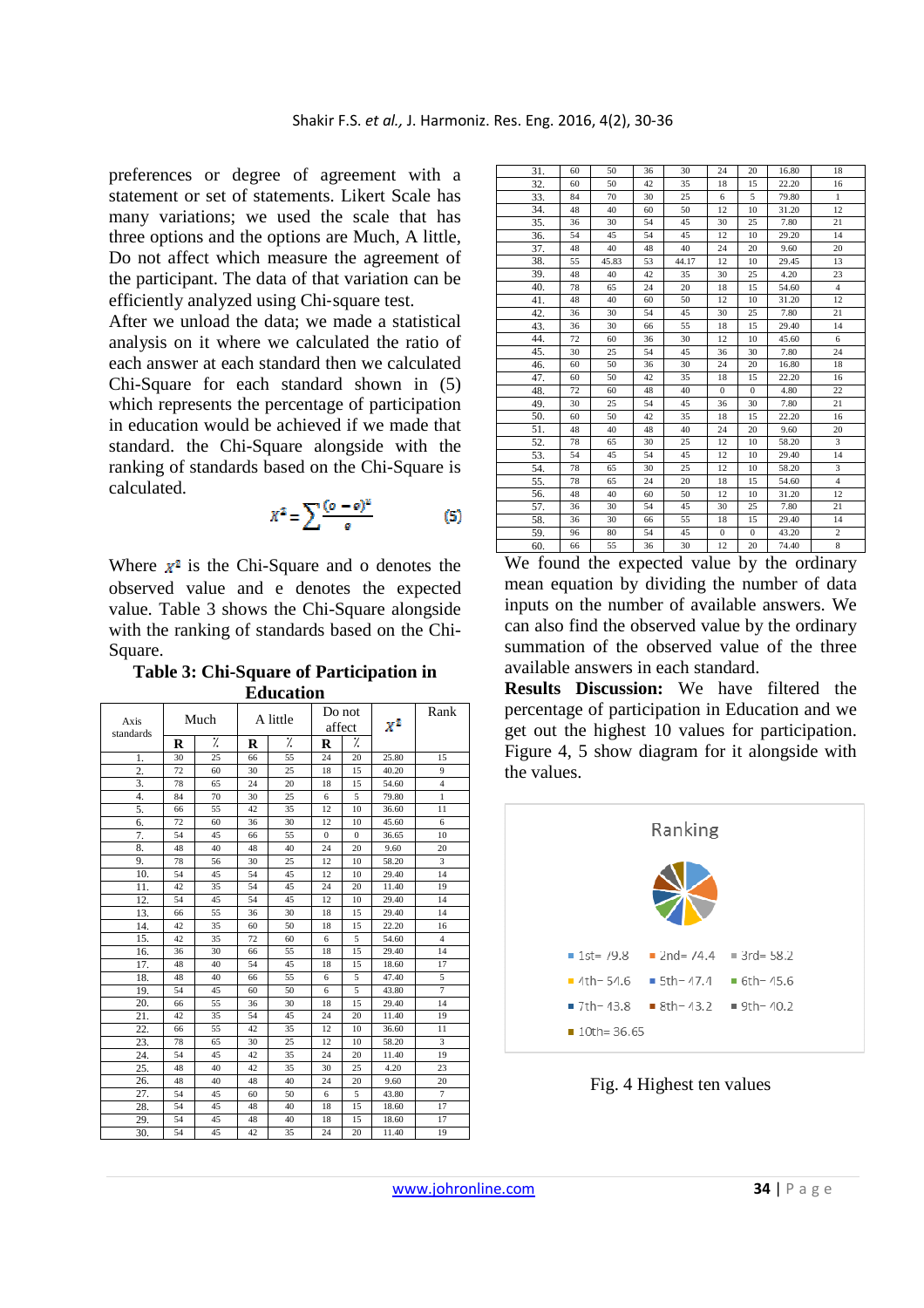

Fig 5. Ranking of highest ten values

 All the values of participation are shown in Figure 6.



Fig. 6 All values of Participation

 Figure 7 shows the maximum, average, median, standard deviation and minimum values of our data.



Fig. 7 Max, Average, Median, Standard Deviation and Min of the values of participation

Conclusion and Future Work: Egypt is one of the leading countries in Africa in the area of egovernment and e-governance. Education is one of the most important areas that need for community participation. The vote in the elections, one of the key indicators to measure the degree of political participation narrated the way people choose their leaders and rulers. A proposed system to help achieving participation in education and voting using e-governance has been proposed. A questionnaire of 60 standards that the participant should fill is presented declaring the degree of agreement with that standard. Statistical analysis to make sure of proposed model in the Education field is declared. Effectiveness of the standards questionnaire has achieved by calculating the Internal Belief Consistency and the Form Stability. The highest percentage of participation achieved was  $79.8$ <sup> $\degree$ </sup>. The average of participation achieved is 30.54<sup> $\lambda$ </sup>.

## **References:**

- [1]. Christine Arndt and Charles Oman, Uses and Abuses of Governance Indicators, OECD, 2006
- [2]. Citizens as Partners, OECD, 2001 http://oecdpublications.gfi-nb.com/cgibin/OECDBookShop.storefront/EN/product/4 22001131P1
- [3]. Crook R. and Manor J. (1998), Democracy and Decentralisation in South Asia and West Africa: Participation, Accountability and Performance. Cambridge: Cambridge University Press.
- [4]. Bhadauria, Mridula and Gore Rashmi (2004), Innovative Communication Techniques in Higher, Education, *University News,* Vol. 42(29), July 19-25, pp. 5-8.
- [5]. Jibin, V. K. and Naseema, C. (2011), 3G Mobile Learning: Innovation in Education, *University News,* Vol. 49(06), Feb 07-13, pp. 28-31.
- [6]. Heeks, R., 2005. Implementing and managing e-government: An international text. Sage Publishers.